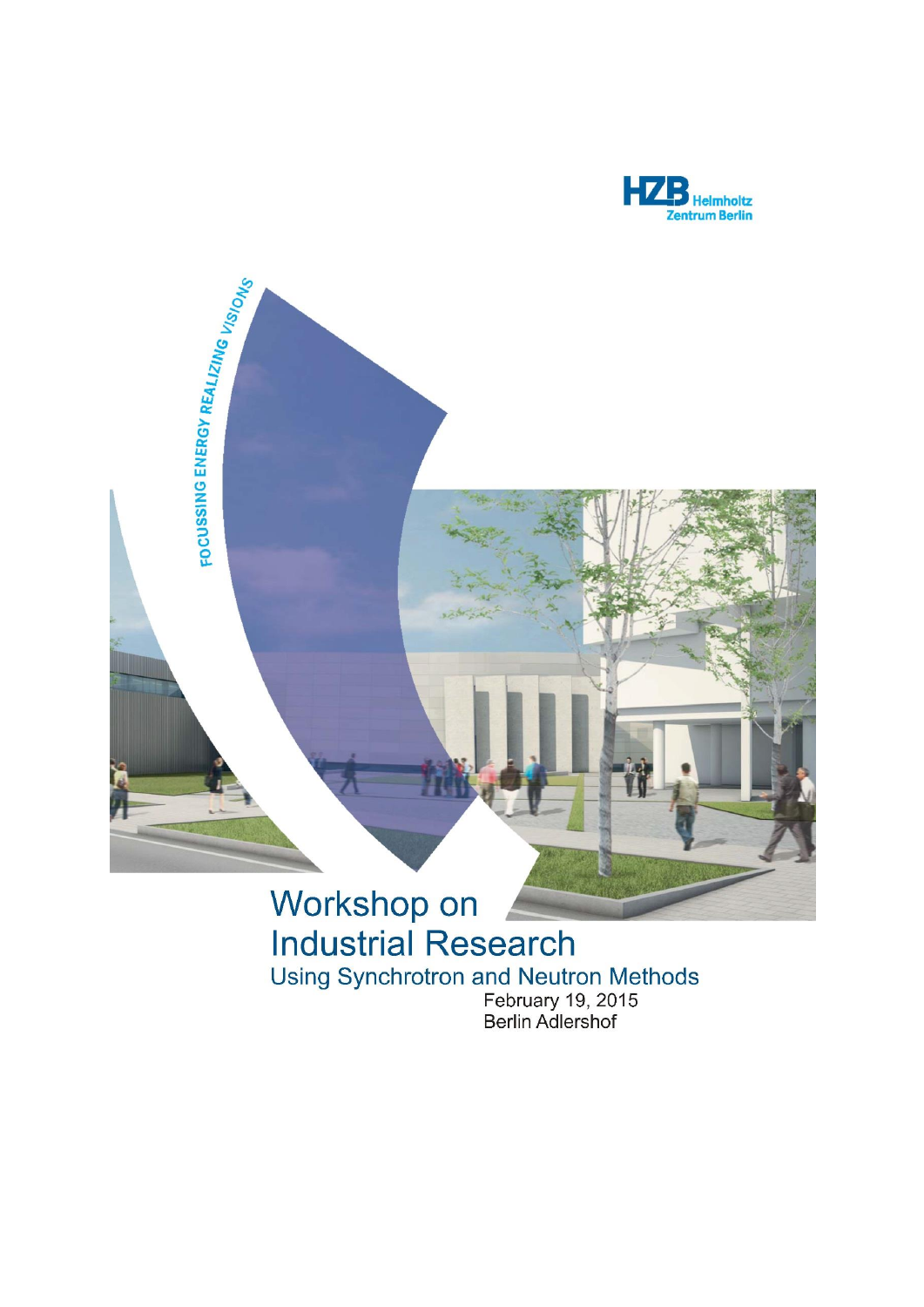| 09:30 | <b>Welcome (Christoph Genzel)</b>                                                                                                                                                       |
|-------|-----------------------------------------------------------------------------------------------------------------------------------------------------------------------------------------|
| 09:40 | Markus Bender, AMTC Dresden<br><b>EUV Mask Manufacturing &amp; Characterization</b>                                                                                                     |
| 10:05 | Matthias Burkhard, Carl Zeiss Jena GmbH<br>Manufacturing of Blazed XUV Gratings with a Very Low Level of Stray Light                                                                    |
| 10:30 | Rainer Lebert, Bruker ASC<br>Actinic XUV Metrology Tools with Laboratory-Sources: Complementary to<br>Beamlines like at PTB Radiometry                                                  |
| 10:55 | <b>Coffee break</b>                                                                                                                                                                     |
| 11:25 | Torsten Feigl, optiXfab GmbH<br>EUV Optics with Integrated IR Suppression Gratings                                                                                                      |
| 11:50 | Martin Radtke, BAM<br>Imaging with the Color X-ray Camera - Basics and Examples                                                                                                         |
| 12:15 | Ruslan Muydinov, PVcomB<br>Approaches towards Highly Conductive TCOs (Transparent Conductive Oxides)                                                                                    |
| 12:40 | <b>Lunch break</b>                                                                                                                                                                      |
| 13:20 | Jeremy Robinson, University of Limerick<br>Using Neutron Diffraction to Characterise Residual Stresses in Aerospace<br><b>Aluminium Alloys</b>                                          |
| 13:45 | Roberto Coppola, ENEA<br>SANS and Neutron Diffraction Studies of Materials for Energy Applications                                                                                      |
| 14:10 | Majid Farajian, Fraunhofer Institute for Mechanics of Materials IWM<br>Numerical and Experimental Description of the Surface and Subsurface<br>Residual Stresses in Metallic Components |
| 14:35 | <b>Coffee break</b>                                                                                                                                                                     |
| 15:05 | Edward Mitchell, ESRF<br>CALIPSO and NMI3: European Research Infrastructures Working for Industry                                                                                       |
| 15:30 | Martina Schäfer, Bayer HealthCare<br>Drug Discovery in Industry Using Synchrotron Radiation                                                                                             |
| 15:55 | Manfred Weiss, HZB<br>Facilities for Macromolecular Crystallography at the Helmholtz-Zentrum Berlin                                                                                     |
| 16:20 | End                                                                                                                                                                                     |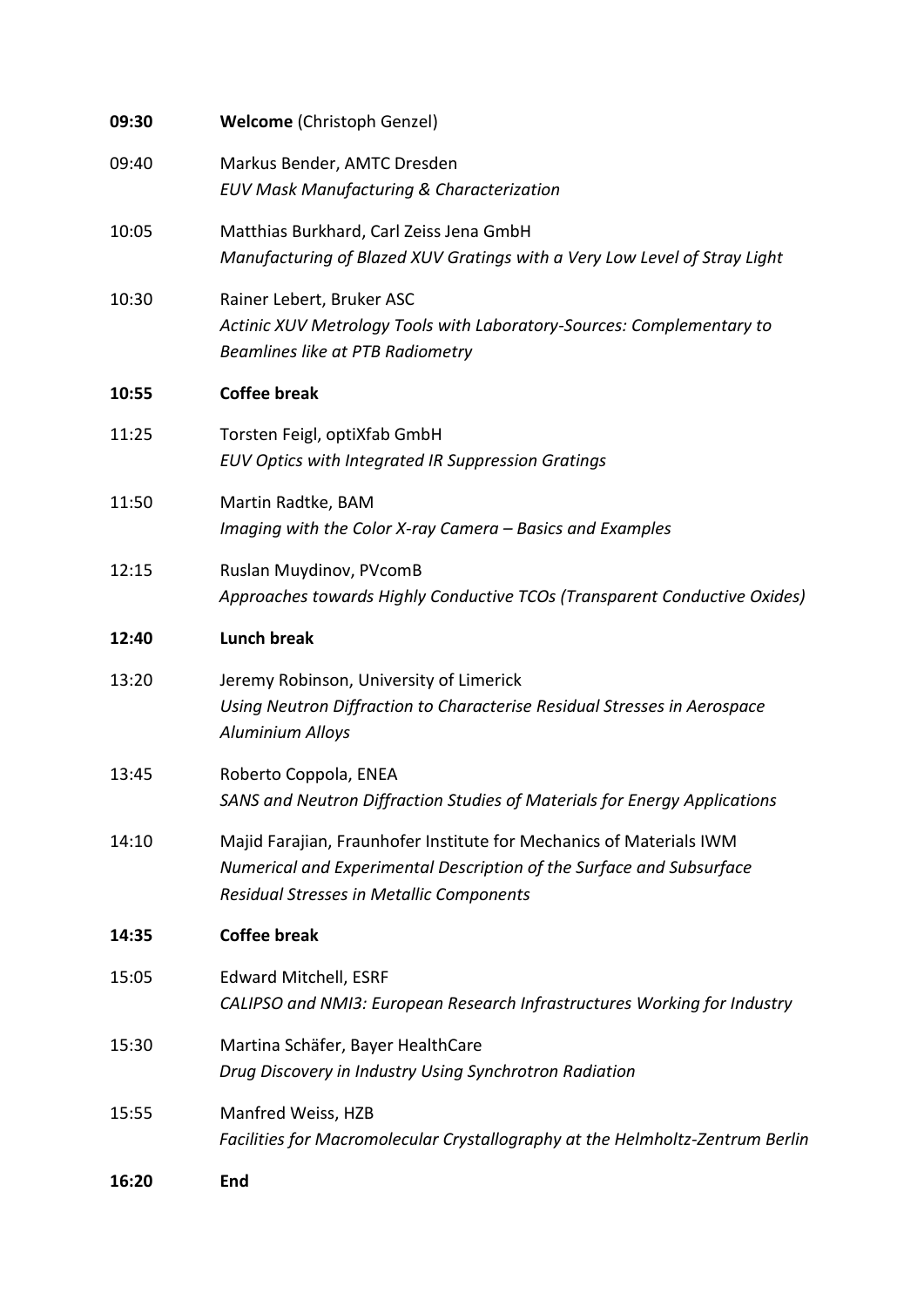# **EUV Mask Manufacturing and Characterization**

Markus Bender<sup>1</sup>

<sup>1</sup> Advanced Mask Technology Center Dresden

Among all the choices for the next generation lithography, EUV lithography remains to be the most promising technique. Decision for introduction of EUV for 7nm HVM has to be made end 2015 beginning 2016 [1].

Presently main attention is to bring source power of the EUV scanner to High-Volume-Manufacturing (HVM) productivity requirements. The next major roadblock to progress in the ongoing push to develop EUV lithography for HVM is the availability of high quality EUV Masks fulfilling the needed requirements acc defectivity and feature uniformity.

The talk will give an introduction into EUV Mask manufacturing and characterization. Major challenges for a successful introduction of EUV Masks into HVM from a view of a mask maker will be discussed.

References: [1] EUVL Symphosium 2014, Qualcomm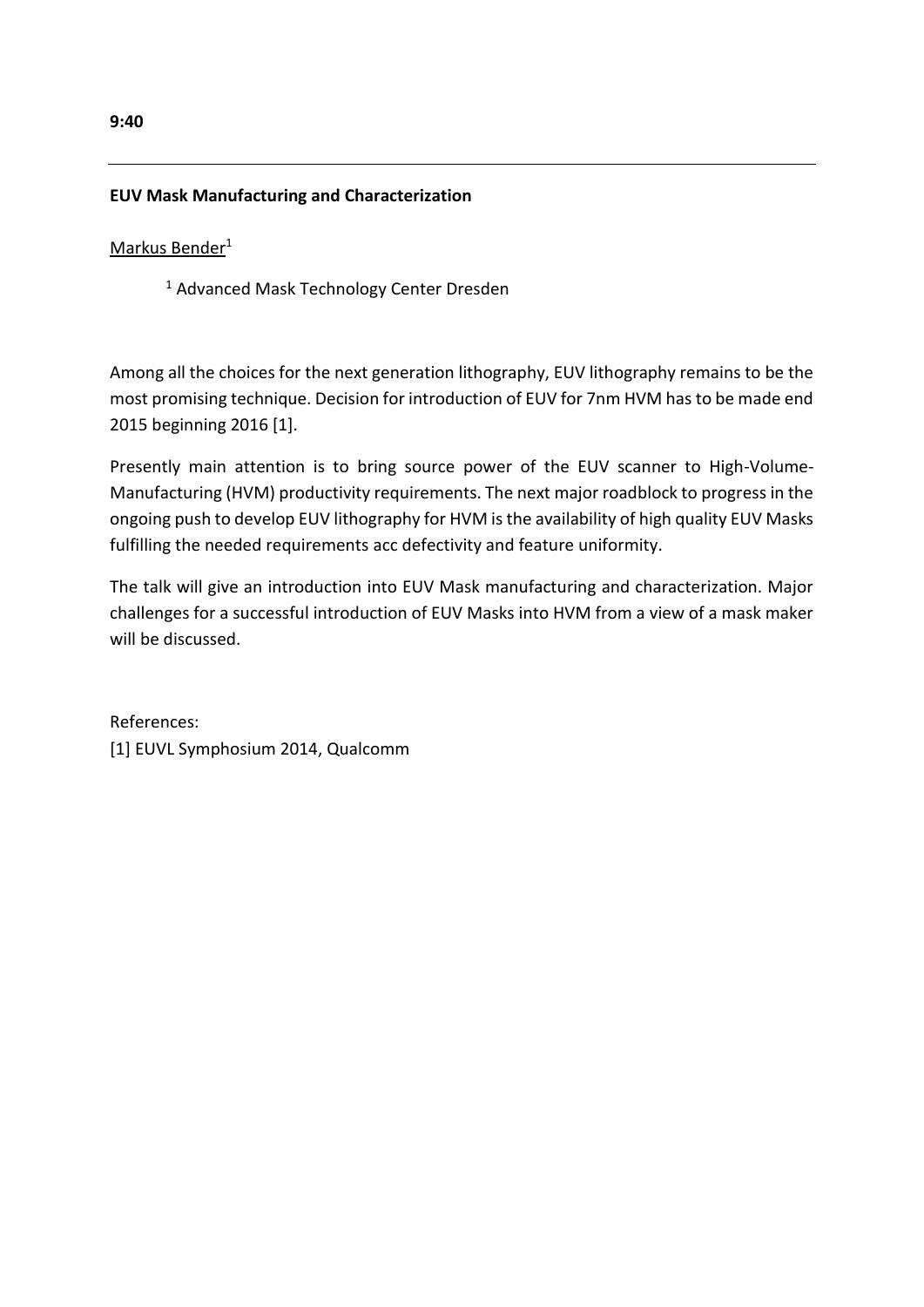# **Manufacturing of Blazed XUV Gratings with a Very Low Level of Stray Light**

M. Burkhardt<sup>1</sup>, C. Laubis<sup>2</sup>, F. Scholze<sup>2</sup>, V. Soltwisch<sup>2</sup>, A. Gatto<sup>1</sup>

1 Carl Zeiss Jena GmbH, Germany

2 PTB, Germany

Due to their comparatively high diffraction efficiencies, blazed grazing incidence gratings are frequently preferred in monochromators for the EUV and XUV wavelength ranges (~1 nm to 40 nm). One of the few suitable technologies for their manufacturing is based on an interference lithographic surface patterning. Thus, blazed grating lines with a typically rather large blaze angle are initially generated in photo sensitive resist material on top of the substrate. An adapted subsequent reactive ion etching step allows for a height-scaling during the pattern transfer into the glass substrate. The scaling factor, typically much less than one, simultaneously reduces the blaze angle to the low values required for grazing incidence operation and also reduces the roughness of the photo resist image proportionally. Our continuously optimized process chain led to a new quality in terms of efficiency and homogeneity for the diffractive grating structures as well as to very low stray light. The manufacturing process will be introduced in detail to support a sound evaluation of the potential of this technology. We present and discuss recently achieved results.

References:

DGaO Proceedings 2014 ISSN: 1614-8436 - urn:nbn:de:0287-2014-P019-1, (2014), JEOS, rapid publications 6, 11006 (2011), ISSN 1990-2573

#### **10:05**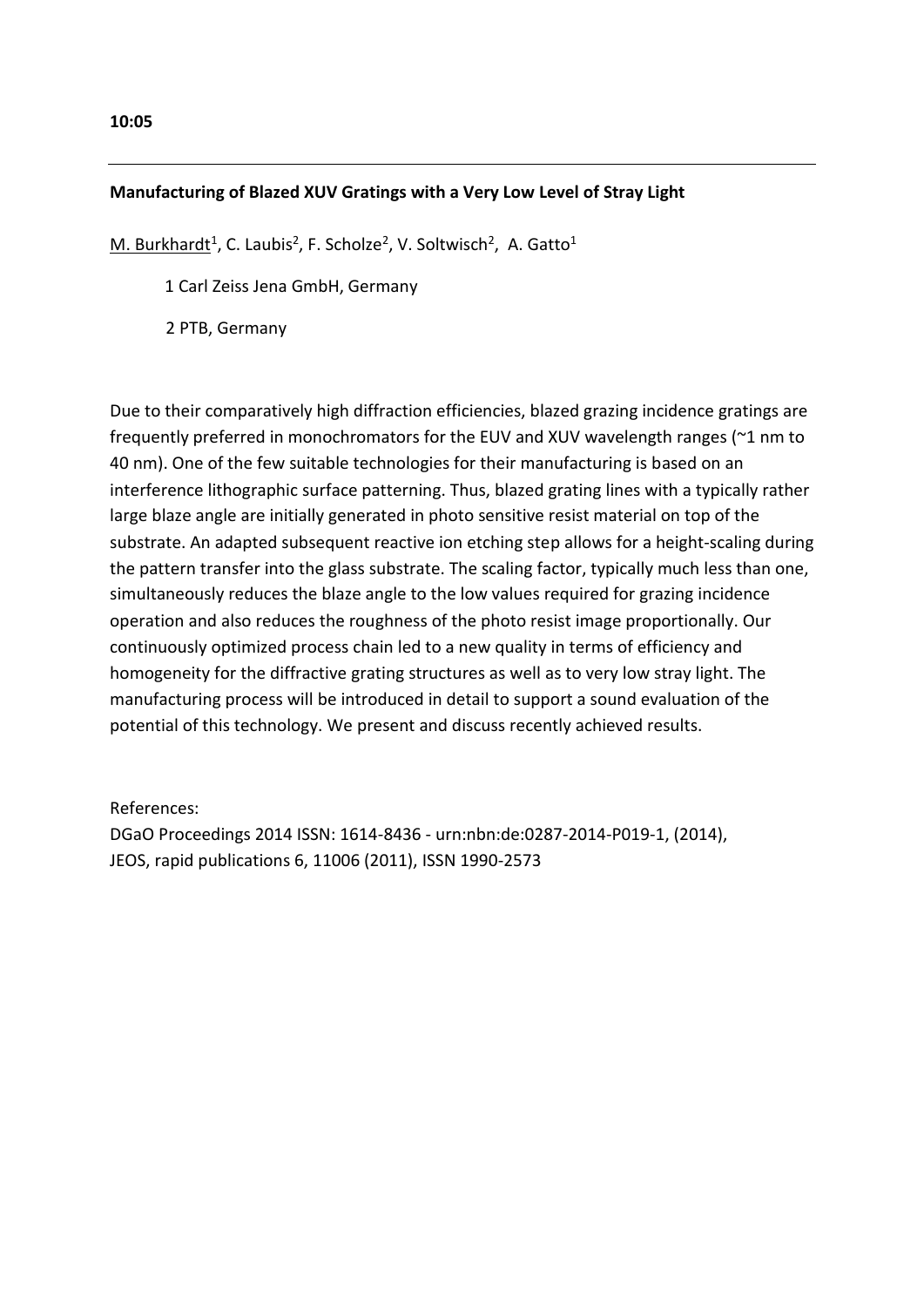# **Actinic XUV Metrology Tools with Laboratory-Sources: Complementary to Beamlines like at PTB Radiometry**

Rainer Lebert<sup>1</sup>, Christoph Phiesel<sup>1</sup>, Thomas Mißalla<sup>1</sup>, Azadeh Farahzadi<sup>1</sup>, Christian Piel<sup>1</sup>, Stefan Herbert<sup>2</sup>, Lukas Bahrenberg<sup>2</sup>, Serhiy Danylyuk<sup>2</sup>

1 RI Research Instruments GmbH, Bergisch-Gladbach, Germany

2 Chair for the Technology of Optical Systems, RWTH, Aachen, Germany

The Photon Instrumentation group at RI (Originating from former ACCEL, Bruker ASC and AIXUV activities) is developing and producing tools for metrology in the spectral range of 1 - 60 nm (XUV) for both synchrotron beamline and laboratory use in close cooperation with our research partners from e.g. Aachen.

When developing and building our fully autarkic stand-alone laboratory tools we are relying on our broad scope of laboratory XUV-sources of which we know how to tailor towards best working wavelength, spectral distribution and filtering, brightness or power for most efficiently meeting user demands in EUV, XUV and soft x-ray metrology. Customers often want lab tools which are much cheaper, flexible and compact than beamline installations but on the other hand expect comparable precision and accuracy as the champion national labs like PTB. Such, the two activities are actually complementary! Only with both PTB calibration and stand alone tool supply the full scope of demands can be met.

Starting from experienced design concepts and sub-unit options, we integrate the components XUV-source, sample stages, optics (lenses, mirrors, gratings, filters) and detectors as to realize the most suitable and simultaneously most economic solution for fulfilling the top-level specifications best. Hence, dedicated variants for specific tasks are easily tailored and may be extremely compact and economic.

While repeatability and reproducibility is largely an issue of source monitoring and stability, accuracy is highly demanding. With the plasma based sources, which we are using, we have demonstrated to achieve brilliant spectral precision and accuracy of up to  $\lambda/\Delta\lambda > 10,000$ , which is sub-pm for EUV at 13.5 nm exploiting tool internal calibration with plasma emission lines.

When discussing accuracy of measured reflectivities or transmission in comparison with slow spectral scanning PTB measurements at beam lines there are multiple aspects to be considered in order to achieve similar quality of fast and spectral parallel "polychromatic broad-band measurements.

Such aspects are discussed for our EUV-Mask blank-Reflectometer (EUV-MBR) and our XUV Spectrophotometer (XUV-SPM) as set up for EUV (10-20 nm: 60 – 125 eV) using either discharge produced Xenon UV-Lamp, or laser produced gold plasma source.

The results demonstrate that our polychromatic concept is such an efficient solution with lab sources e.g. for high quality characterization of EUV-mask blanks or EUV components and explore its specific advantageous for many analytical techniques. Such solutions feature the potential to be integrated as in-line/ in-situ metrology with production systems, even.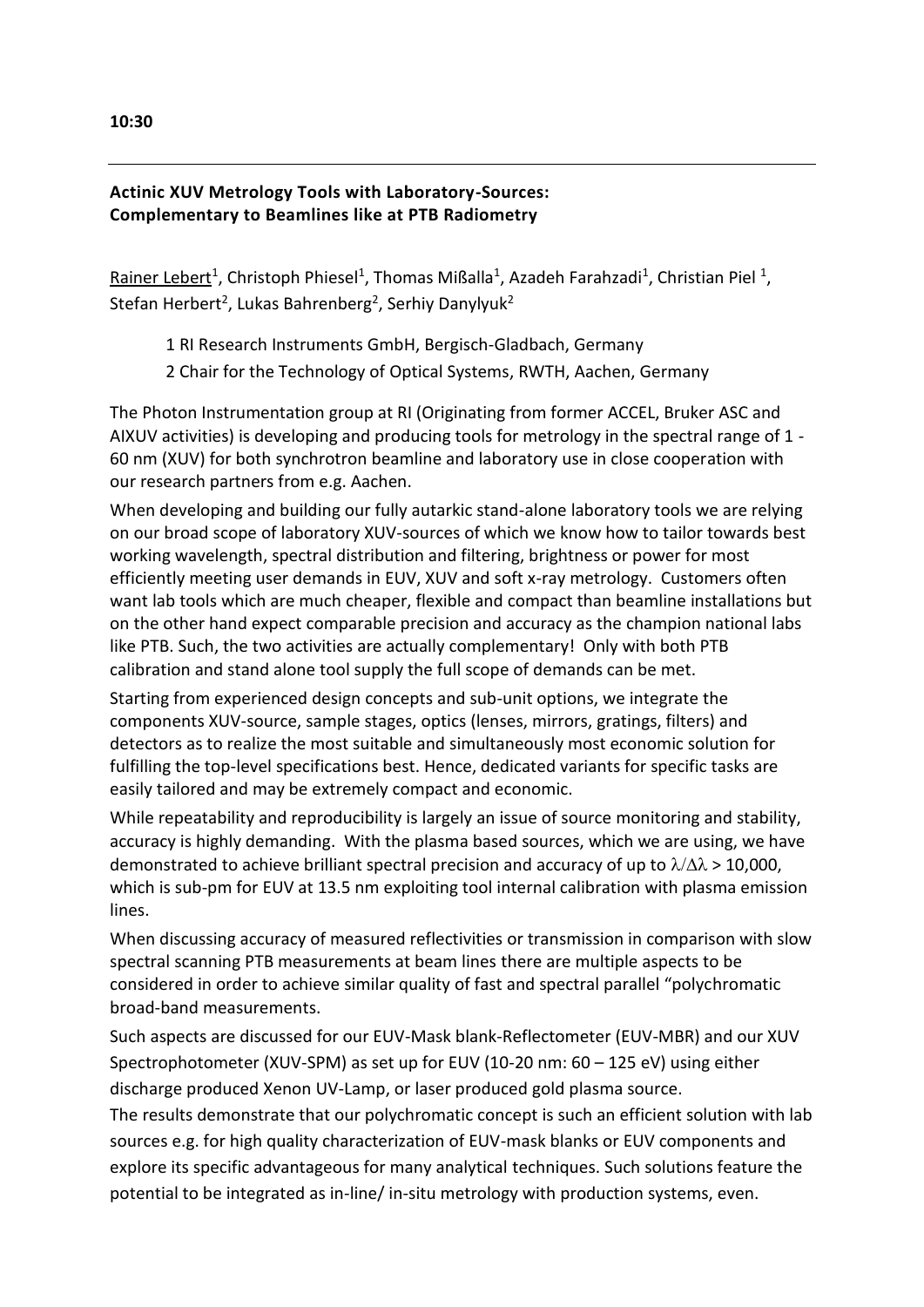## **EUV optics with integrated IR suppression gratings**

Torsten Feigl<sup>1</sup>, Hagen Pauer<sup>1</sup>, Marco Perske<sup>1</sup>, Tobias Fiedler<sup>1</sup>, Christian Laubis<sup>2</sup>, Frank Scholze<sup>2</sup>

> 1 optiX fab GmbH, Hans-Knöll-Str. 6, 07745 Jena, Germany 2 PTB Berlin, Abbestr. 2-12, 10587 Berlin, Germany

Today's EUV source concepts for EUV Lithography focus on laser-induced plasma generation using  $CO<sub>2</sub>$  lasers in combination with Sn droplets. Different approaches of  $CO<sub>2</sub>$  laser suppression have been discussed and realized in the past such as binary phase gratings and CO<sup>2</sup> AR coatings. While CO<sup>2</sup> AR coatings suffer from a significant EUV reflectance loss at 13.5 nm wavelength, binary phase gratings for 10.6  $\mu$ m show great advantages in terms of EUV reflectance, IR suppression factors and mechanical stability. Binary grating structures for 10.6 µm are implemented in today's LPP collector mirrors. They significantly suppress the  $CO<sub>2</sub>$  laser wavelength of 10.6  $\mu$ m and contribute to clean EUV photons in the intermediate focus.

Since pre-pulse technology significantly enhances the conversion efficiency of EUV generation, source manufacturers use this technique to condition the Sn droplets. Different types of pre-pulse lasers are in operation today: CO2 pre-pulse lasers operating at 10.6 µm and YAG pre-pulse lasers operating at 1064 nm. As a consequence the combination of a 10.6 µm main pulse CO2 laser and a 1064 nm pre-pulse YAG laser would require a spectral purity filter that suppresses both wavelengths at the same time.

The talk discusses a new approach of a dual-wavelength spectral purity filter to suppress 10.6 µm and 1064 nm IR radiation at the same time. The dual-wavelength spectral purity filter combines two binary phase gratings that are optimized for 10.6 µm and 1064 nm, respectively. The dual phase grating structure has been realized on test samples and on elliptical sub-aperture EUV collector mirrors having a diameter of 150 mm. IR suppression factors up to 1000 at 10.6 µm and 1064 nm and EUV reflectance levels of more than 60 % at 13.5 nm have been measured on the sub-aperture EUV collectors. The optical performance at 13.5 nm and the IR suppressions at 10.6 µm and 1064 µm as well as the manufacturing process of the grating structures will be discussed in the paper. The dual-wavelength spectral purity filter can be used in future EUV collector mirror generations to suppress the pre- and main-pulse IR radiation.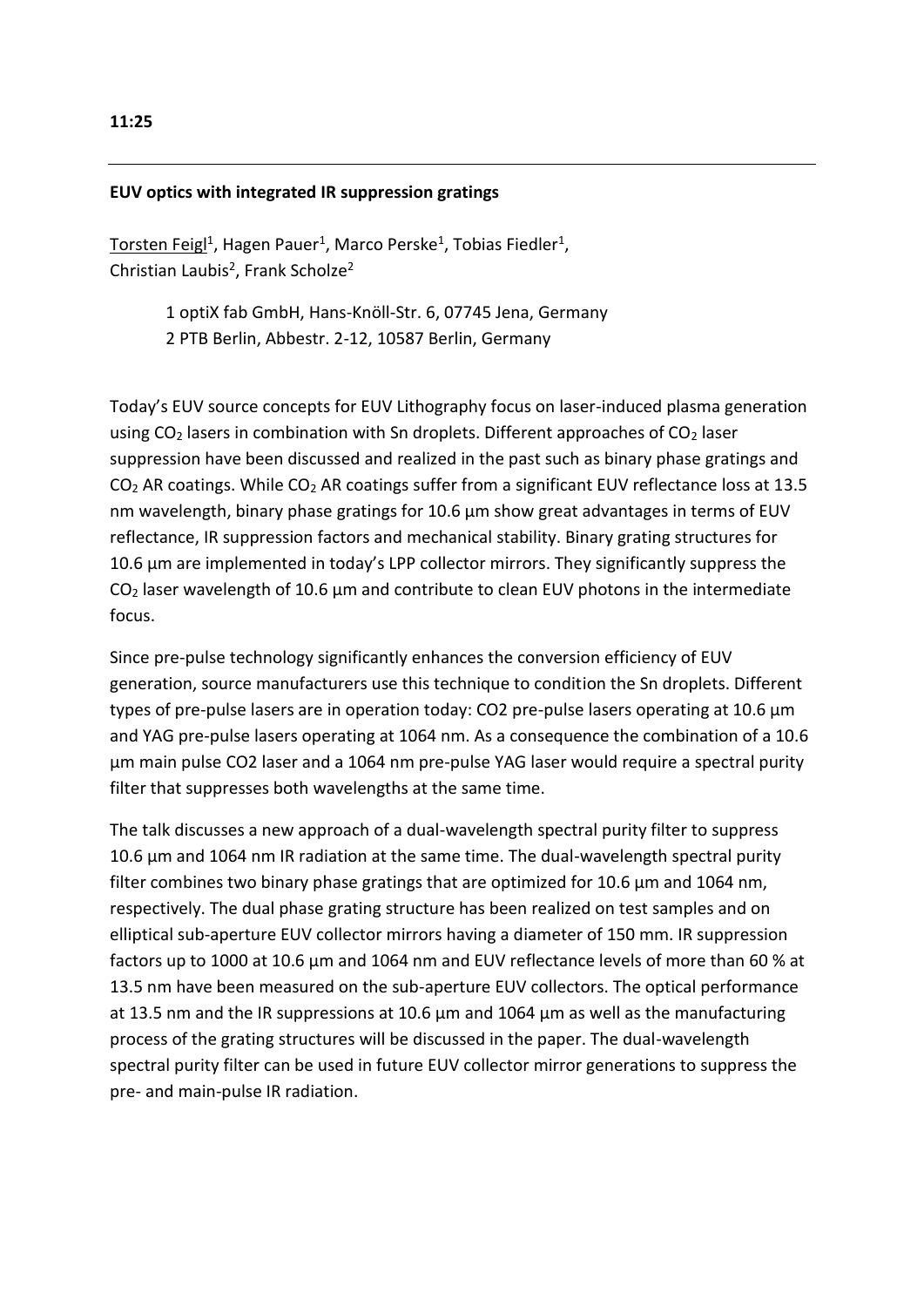#### **Experience with the Color X-Ray Camera at the BAMline**

 $M$ artin Radtke<sup>1</sup>, Uwe Reinholz<sup>1,</sup> Heinrich Riesemeier<sup>1</sup> and Oliver Scharf<sup>2</sup>

1 BAM Federal Institute for Materials Research and Testing , Richard-Willstaetter-Straße 11, 12489 Berlin, Germany country 2 IFG Institute for Scientific Instruments GmbH, Berlin, Germany

The Color X-ray Camera CXC or SLcam® is an energy-resolving X-ray camera capable of energy- and space-resolved measurements. It consists of a high-speed CCD detector coupled to a polycapillary optic that conducts the X-ray photons from the probe to distinct pixels onto the detector.

The camera is capable of fast acquisition of spatially and energy resolved fluorescence images. A dedicated software enables the acquisition and the online processing of the spectral data for all 69696 pixels, leading to a real-time visualization of the elements distribution in a sample. It was developed in a joint project with BAM, IFG Berlin and PN Sensors.

In this contribution we will discuss the use of the CXC at our beamline, the BAMline at BESSY II and imaging applications of the CXC from different areas, like biology and archaeometry.





The Color X-ray Camera Trace element distribution in bone



3-D reconstruction of a hornet

References:

X-Ray Spectrometry 34 (2), 160 (2005) Analytical Chemistry 83 (7), 2532 (2011) Journal of Analytical Atomic Spectrometry 29 (8), 1339 (2014)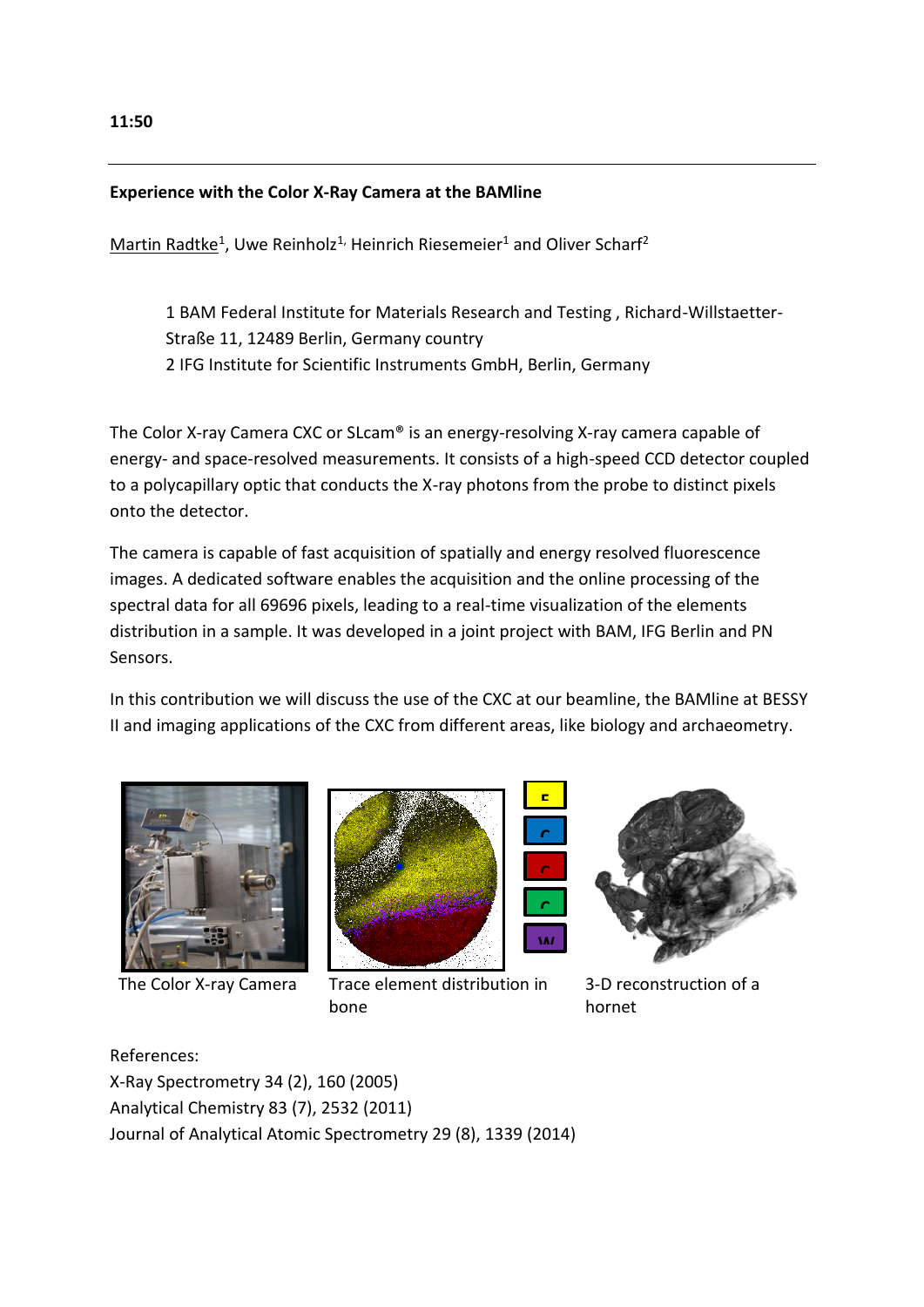### **Towards TCOs with high mobility: approaches and restrictions**

Bernd Szyszka<sup>1</sup>, Ruslan Muydinov<sup>1,2</sup>, Harald Scherg-Kurmes<sup>1,2</sup>, Stefan Körner<sup>2</sup>, Florian Ruske<sup>3</sup>, Sebastian Neubert<sup>2</sup>, Thomas Jung<sup>4</sup>, Kai Ortner<sup>4</sup>

- 1 TU Berlin, Germany
- 2 PVcomB, Helmholtz-Zentrum Berlin, Germany
- 3 Helmholtz-Zentrum Berlin, Germany
- 4 Fraunhofer Institute for Surface Engineering and Thin Films, Germany

For most applications of transparent conducting thin films, a certain maximum sheet resistance for the TCO (transparent conductive oxide) layer is required. Due to increasing absorption losses and production costs with increasing TCO thickness, it is desirable to achieve this with a minimum film thickness. To realise low resistant very thin films, carrier concentration  $N_e$  and charge carrier mobility  $\mu_e$  have to be enhanced as compared to stateof-the-art films. We consider here such approaches as an improvement of standard ZnO:Al (AZO) material and development of new materials like IOH ( $In_2O_3:H$ ). The former approach includes tricks like seed layer approach and a post-deposition treatment. Seed layer approach based on nitrogen mediated crystallization, which leads to a better film nucleation for subsequently deposited doped zinc oxide films <sup>[1,2]</sup>, and an annealing procedure under a protective a-Si:H capping layer, providing tuning N<sub>e</sub> and increasing  $\mu_e$  <sup>[3]</sup> are presented.

Hydrogen doped IOH has recently emerged as a TCO with an outstanding charge carrier mobility of over 100 cm<sup>2</sup> / Vs  $[4, 5]$ . Because of its low optical absorption as compared to conventional TCOs like AZO or ITO (In2O3:Sn) and the excellent performance reached with low temperature fabrication, IOH has a huge potential as a contact material for all types of solar cells which require contacts with both good lateral conductance and high optical transparency. In all cases we consider an improvement of magnetron sputtering as the main TCO-films' fabrication tool. For instance, evidence of O<sup>2-</sup> - plasma damage of growing films  $^{[6]}$ and approaches towards its hindering will be reported. A Gas-Flow-Sputtering technique providing soft sputtering process (without plasma damage) and being wealthy in composition tuning [7] will be presented.

- [1] N. Itagaki, K. Kuwaharaa, K. Matsushimaa, K. Oshikawaa, Proc. of SPIE Vol. 8263, 2012.
- [2] D.C. Look et al., Proc. SPIE 8626, Oxide-based Materials and Devices IV, (March 18, 2013)
- [3] F. Ruske et al. Journal of Applied Physics, 107: 013708, 2010, pp. 1-8.
- [4] T. Koida, H. Fujiwara, M. Kondo, J. Appl. Phys. 46 (2007) L685-L687.
- [5] T. Koida, H. Fujiwara, M. Kondo, Sol. Energy Mater. Sol. Cells. 93 (2009) pp. 851-854.
- [6] W. Dewald, V. Sittinger, W. Werner, C. Jacobs, B. Szyszka, Thin Solid Films 518 (2009).
- [7] B. Szyszka et al., Hollow cathode gas flow sputtering with plasma excitation by unipolar pulsing with reverse voltage, ICCG-10 conference in Dresden (2014)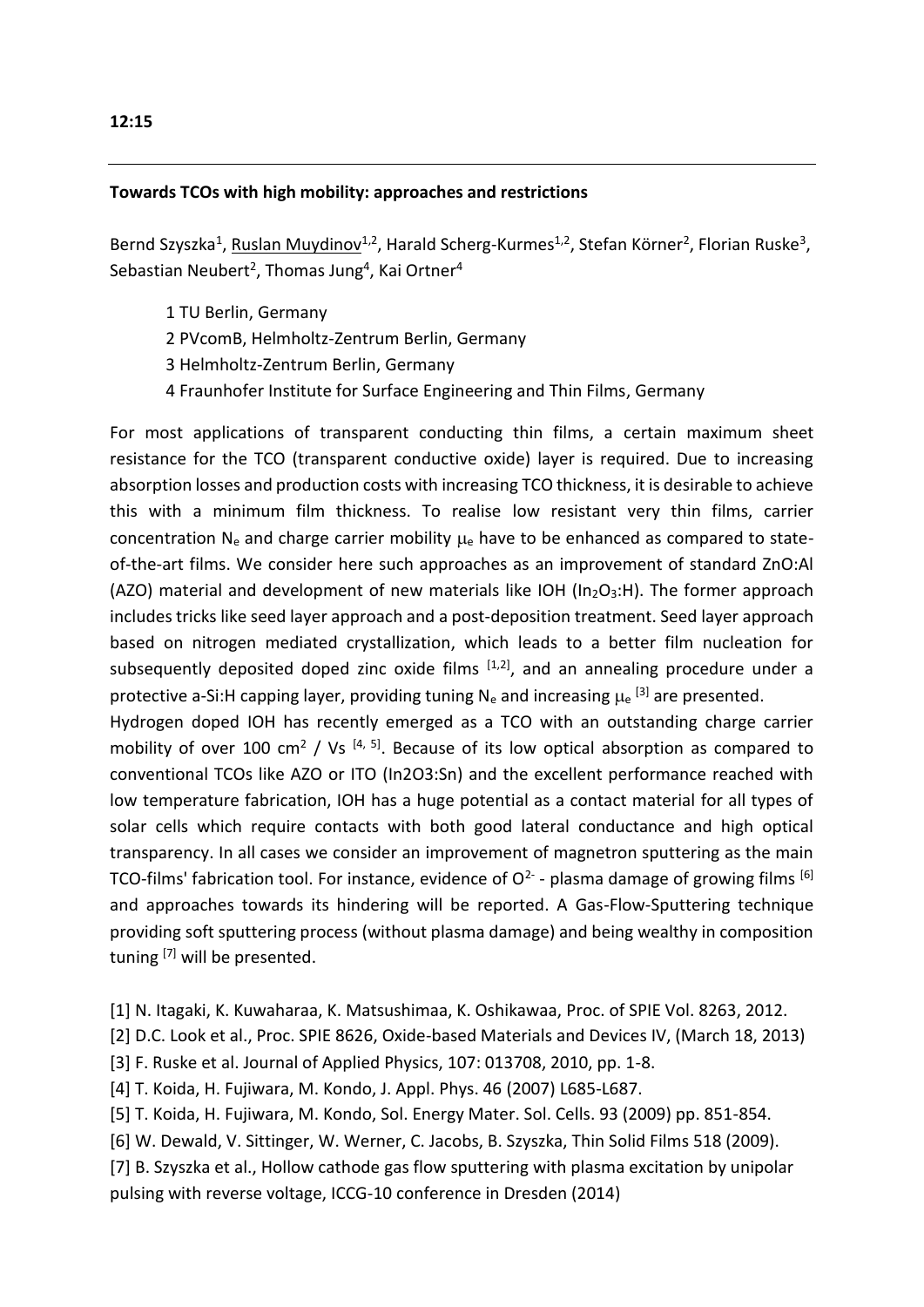## **Using neutron diffraction to characterise residual stresses in aerospace aluminium alloys**

<u>Jeremy S. Robinson<sup>1</sup>, Robert C. Wimpory<sup>2</sup></u>

1 Department of Mechanical, Aeronautical and Biomedical Engineering, University of Limerick, Ireland 2 Helmholtz Centre Berlin for Materials and Energy, Hahn Meitner Platz 1, Berlin, Germany

The critical step in realising the high strengths achievable in precipitation hardened aluminium alloys used in aerospace is the rapidity of quenching from the solution heat treatment temperature. When cooling is fast enough, the resulting low strength homogeneous supersaturated solid solution can be subsequently aged to form sub-micron precipitates with a concomitant very large increase in yield strength. However, another less desirable consequence of rapid cooling is the introduction of residual stresses. Large thermal gradients can develop during quenching, and if simultaneous plastic deformation occurs to relax the associated thermal strains, high magnitude residual stresses can remain in the material. Neutron diffraction has the great advantage of being able to characterise the through thickness residual stresses in large aluminium alloy components. This presentation will demonstrate how successful the technique can be in identifying the magnitude and distribution of residual stresses induced by quenching and how subsequent processing affects the residual stresses.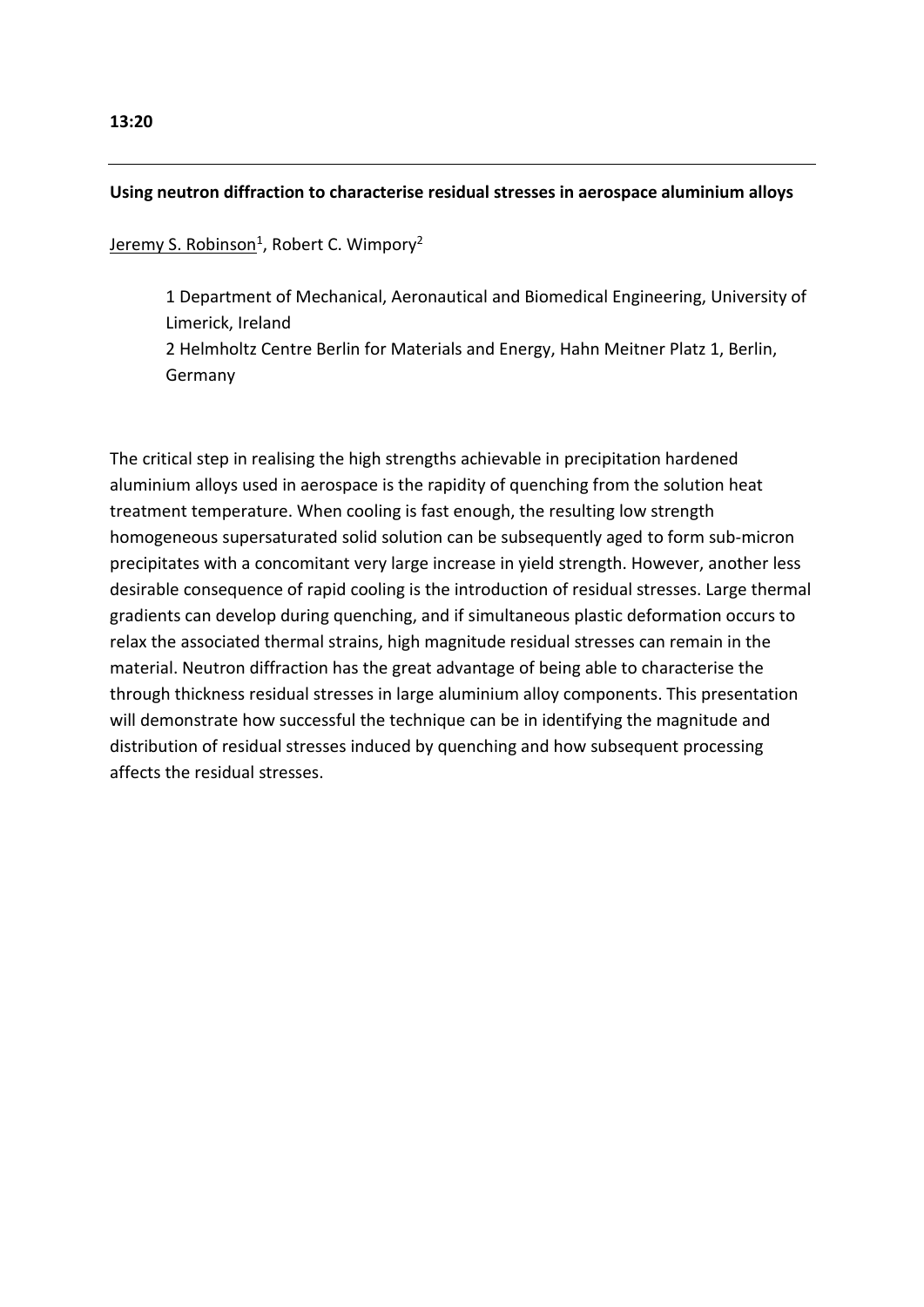# **SANS and neutron diffraction studies of materials for energy applications**

# R. Coppola<sup>1</sup>,

1 Italian National Agency for New Technologies, Energy and Sustainable Economic Development (ENEA), Research Centre "Casaccia", Via Anguillarese 301, 00123 Roma, Italy

This contribution will present recent results, obtained by small-angle neutron scattering (SANS) and neutron diffraction, in the characterization of materials for energy applications. SANS provides a powerful experimental tool to quantitatively investigate the microstructural effects of radiation damage in technical steels developed for nuclear applications; SANS measurements carried out on the irradiated steel Eurofer-97, european reference for fusion applications, are providing fundamental microstructural information on the simultaneous effects of high helium concentrations and damage levels. SANS results on spatially oriented hydrides in hydrogen loaded Zircalloy have also been recently obtained, in the frame of a collaborative IAEA project on nuclear safety. Neutron diffraction has been utilized, in collaboration with the HZB, for non-destructive stress evaluation in multi-layered W-Cu prototype structures, developed for plasma facing components in the ITER reactor. Neutron diffraction studies are also carried out for crystallographic characterization of engineering metallic materials as well as for innovative fuel cell components. Recent results and current projects in this area will be presented.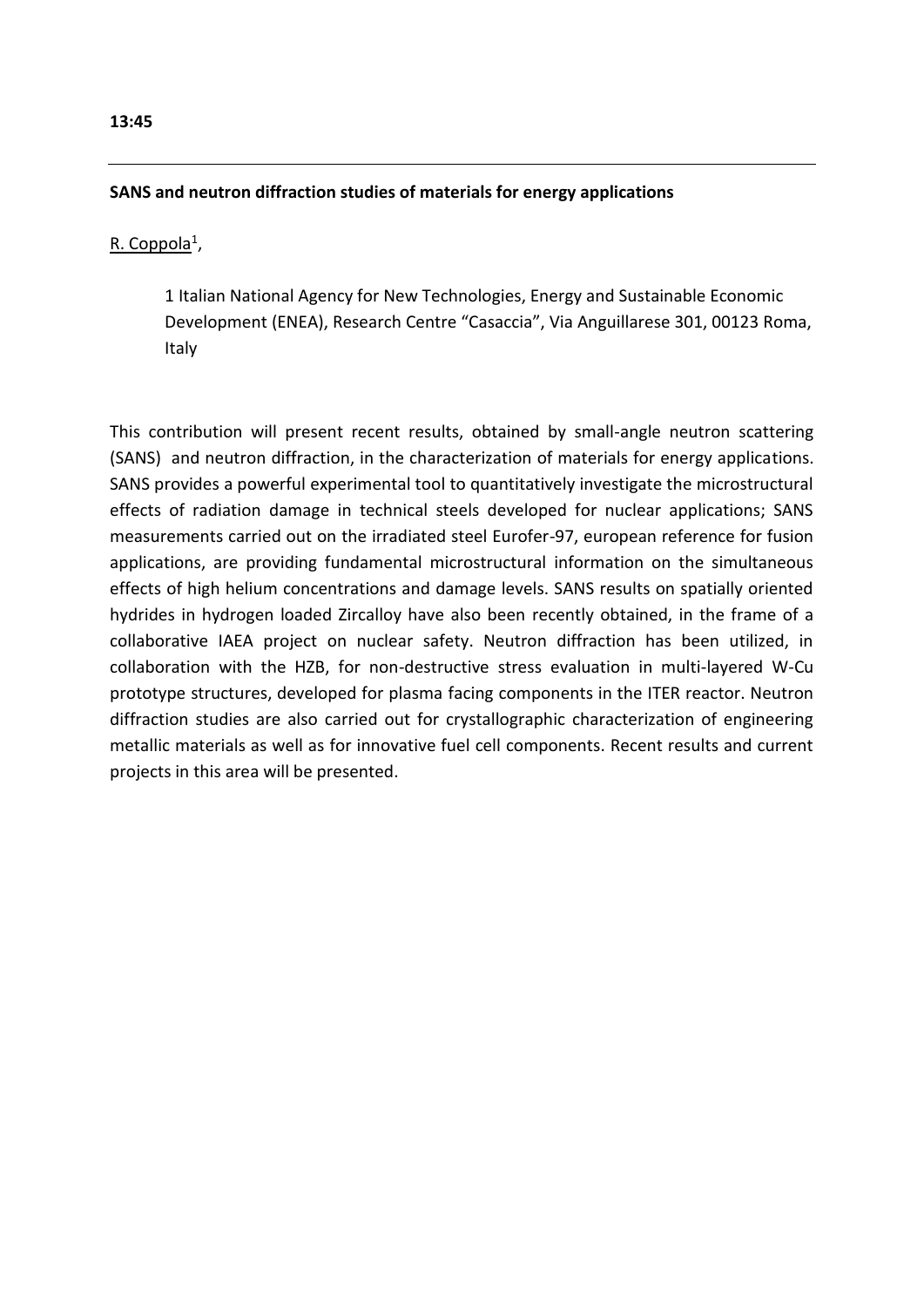# **Numerical and Experimental Description of the Surface and Subsurface Residual Stresses in Metallic Components**

# Majid Farajian<sup>1</sup>, Wulf Pfeiffer<sup>1</sup>, Dieter Siegele<sup>1</sup>

1 Fraunhofer Institute for Mechanics of Materials IWM, Freiburg, Germany

It is a frequent practice to perform mechanical surface treatment e.g. shot peening, deep rolling and hammer peening in different industrial disciplines in order to improve the surface integrity of components and structures. These treatments invariably change the material properties and the residual stress state in the surface and subsurface and induce beneficial surface conditions; compressive residual stresses and cold working which in turn increase the performance of materials against fatigue, wear and corrosion. Determination of the surface and sub-surface material states is a critical point for quantitative consideration of the beneficial induced surface conditions in structural integrity assessments. Most research work has focused on experimentally determining the residual stress and its depth profile by means of x-ray diffraction and corresponding electro-polishing the surface layers or hole drilling method. This valuable body of knowledge has led to development of phenomenological-models which could describe the material behaviour during treatment qualitatively. Since there are quite a number of parameters which could influence the residual stress field after mechanical surface treatment, covering the whole possible process parameters combinations with the purpose of experimentally determining the residual stress profiles would be an impossible task. Taking into account the development of new alloys, complex geometries, mechanical surface treatment in higher temperatures and under pre-strained conditions, relaxation of residual stresses under thermal and mechanical loadings, one would conclude that the application of numerical analysis as an effective tool to treat different issues of residual stress field and its influence on the structural integrity with lower experimental costs and time is indispensable. A literature study showed that, in the numerical works, a shortcoming in general is that a quantitative description of the surface and subsurface conditions by material modelling and process simulation has not kept pace with the rapid developments in the field of characterization of polycrystalline materials by means of combination of the available diffraction techniques.

In this paper some issues in simulation and modelling of shot peening, deep rolling and hammer peening will be discussed first. The corresponding calculations are then compared with the complementary experimental analysis by means of x-ray, synchrotron and neutron diffraction methods. Further the necessity of the development of the concept residual stress engineering for metallic components in which wanted residual stress states are tailored for specific cases by appropriate means will be discussed. The possibilities of the quantitative consideration of the benefits into the structural integrity assessments will be presented in some practical examples.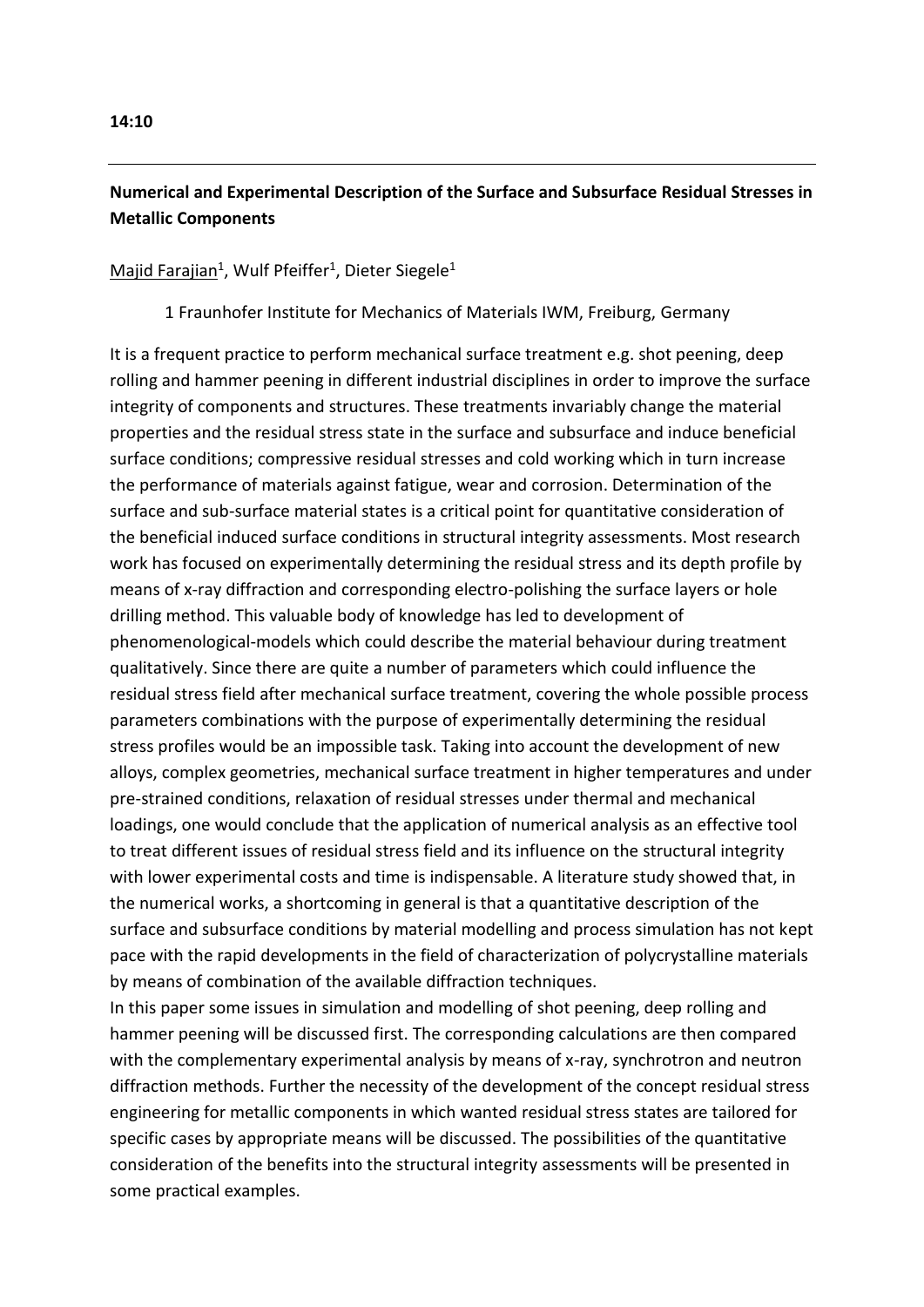### **CALIPSO and NMI3: European Research Infrastructures working for industry**

#### Ed Mitchell<sup>1</sup>

1 European Synchrotron Radiation Facility, Grenoble, France

The creation and tailoring of new materials are at the heart of current industry challenges. New materials must meet ever more stringent requirements of performance, whilst fitting into the modern cradle-to-grave cycle of material production, use, and recycling. The properties and function expected of materials depend heavily upon their composition and their micro- or even nano-structure. Their "ultimate" characterisation is possible down to the atomic scale using the tools and techniques of large-scale facilities such as synchrotron X-rays.

Synchrotron X-rays are a non-destructive probe of material structure at length scales ranging from centimetres to the size of an atom. Special properties such as element selectivity offer a variety of analytical tools for characterising materials under in situ conditions (heat, cold, pressure, chemical, stress/tension, electrical/magnetic fields....) and in real time that are not accessible with traditional techniques. Synchrotrons therefore provide the ability to visualise the atomic, nano, and macro-structure of a huge range of complex real-world materials, often under processing or end-use conditions and in real time. This capability lends itself to an equally wide range of industrial R&D problems which, in particular, have been adopted by the healthcare industry. Beyond drug discovery and development, synchrotron facilities are also very active in providing analysis for micro- and nano-electronics, energy and smart materials, transport, chemistry and catalysis, engineering materials, and home and body care amongst others.

In Europe and worldwide, funding agencies are requesting and demanding a stronger economic return from the significant public investments made in central facilities and this is resulting a gradual but firm pressure for stronger interactions with industry. In this context, the FP7 funded CALIPSO [\(www.calipso.wayforlight.eu\)](http://www.calipso.wayforlight.eu/) and NMI3 [\(www.nmi3.eu\)](http://www.nmi3.eu/) light and neutron/muon source networks have been working to draw together research infrastructures and industry with workshops, industry office best practice exchange and an Industry Advisory Board.

This presentation will present and discuss the increasingly critical role of such large-scale facilities in delivering ultimate materials characterisation for innovative industrial and applied R&D, looking to both the current developments and future possibilities of business, as well as review several examples of partnerships between research and industry and the impact these partnerships have on academic research.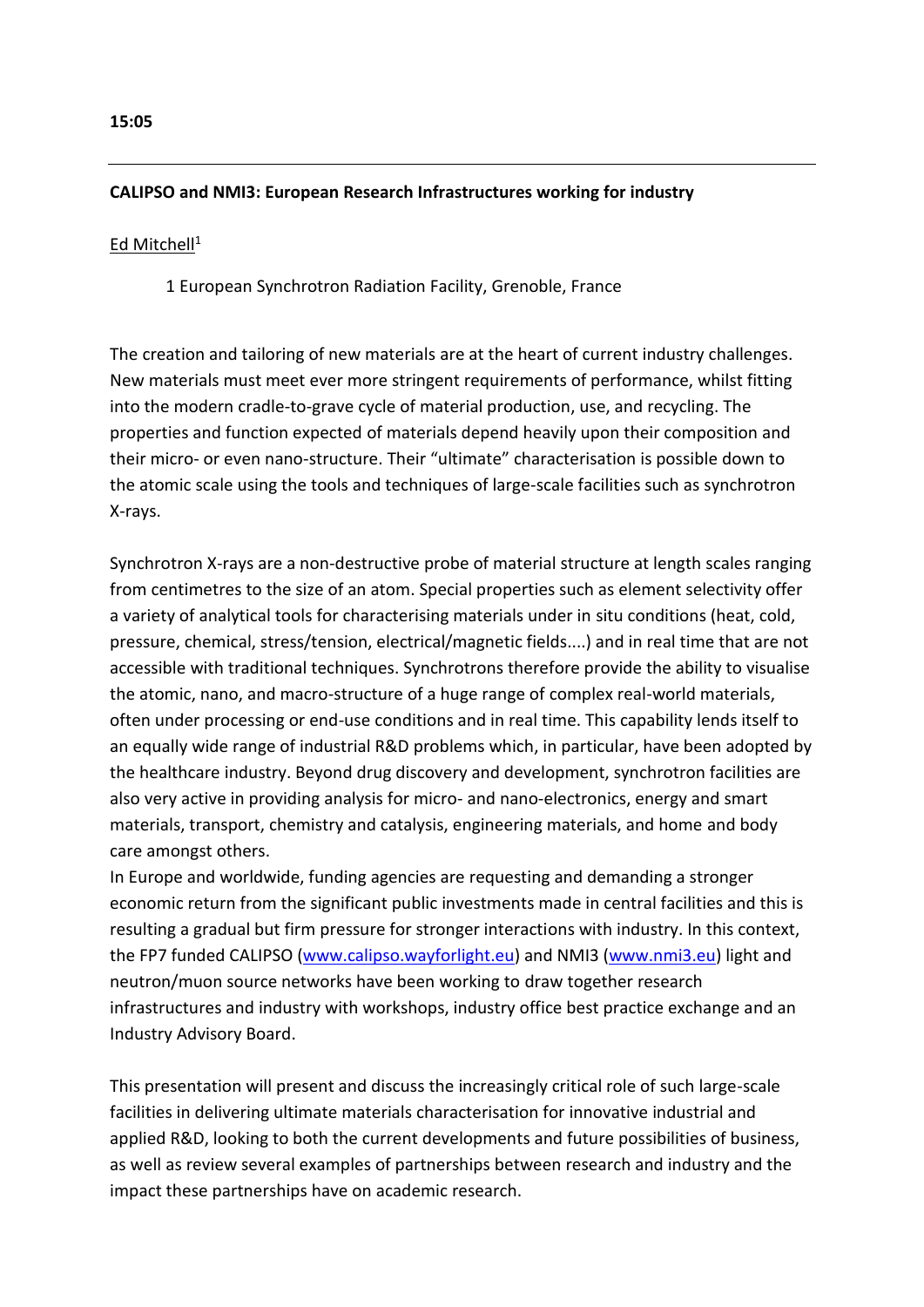#### **15:30**

#### **Drug Discovery in Industry using Synchrotron Radiation**

#### Martina Schäfer<sup>1</sup>

1 Bayer Pharma AG, Germany

Three dimensional co-crystal structures of pharmaceutical relevant targets in complex with small molecule inhibitors are crucial in the discovery and development of drugs. In a normal drug discovery campaign first hits originating from a High Throughput Campaign (HTS) are co-crystallized to determine their binding mode. Often more than 10 co-crystal structures of several compound classes or even similar compounds are needed to guide structure-baseddrug-design efforts.

In addition to that, complex structures of a target of interest with 'fragments' (very small molecules with Mw less the 250g/ml) can also provide good starting points for a new drug discovery project.

Both approaches, either HTS or Fragment Screening (FS), need frequently high brilliant x-ray sources as it is the case with Synchrotron radiation. In my talk I will show examples where Synchrotron radiation was used to obtain excellent data of important targets with new inhibitors.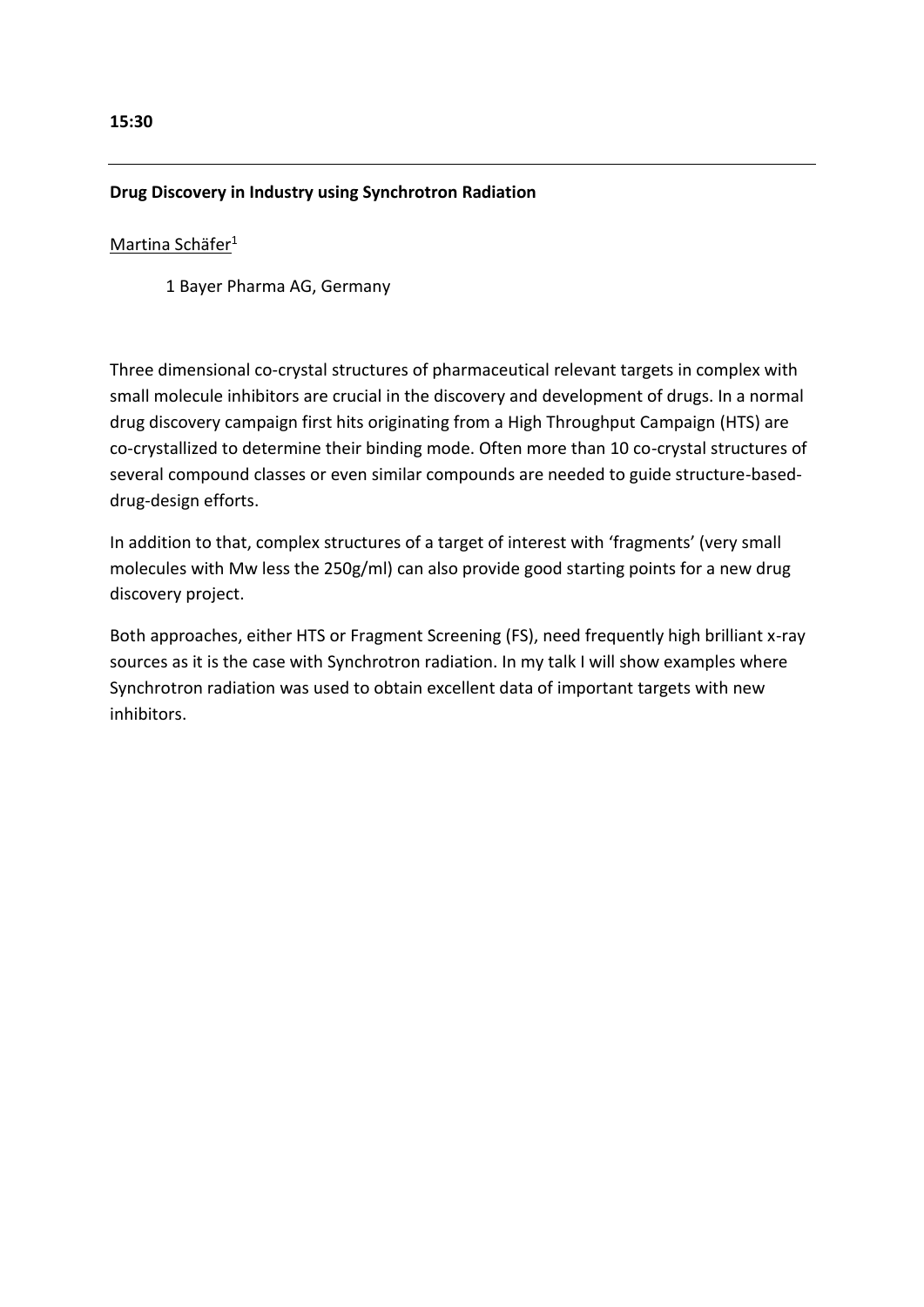# **Facilities for Macromolecular Crystallography at the Helmholtz-Zentrum Berlin**

Manfred S. Weiss<sup>1</sup>, Ronald Förster<sup>2</sup>, Michael Hellmig<sup>1</sup>, Franziska Huschmann<sup>3</sup>, Alexandra Kastner<sup>1</sup>, Piotr Malecki<sup>4</sup>, Martin Röwer<sup>1</sup>, Karine Sparta<sup>1</sup>, Michael Steffien<sup>1</sup>, Monika Ühlein<sup>1</sup>, Piotr Wilk<sup>5</sup>, Uwe Mueller<sup>1</sup>

- 1 Helmholtz-Zentrum Berlin für Materialien und Energie, Berlin, Germany
- 2 Freie Universität Berlin, Germany
- 3 Phillips-Universität Marburg, Germany
- 4 Max-Delbrück-Centrum for Molecular Medicine, Berlin-Buch, Germany
- 5 Humbold-Universität zu Berlin, Germany

The Macromolecular Crystallography (MX) group at the Helmholtz-Zentrum Berlin (HZB) has been in operation since 2003. Since then, three state-of-the-art synchrotron beam lines (BL14.1-3) for MX have been built up on a 7T-wavelength shifter source [1,2]. Currently, the three beam lines represent Germany's most productive MX-stations, with more than 1300 PDB depositions (Status 01/2015). Beam lines BL14.1 and BL14.2 are energy tuneable in the range 5.5-15.5 keV, while beam line BL14.3 is a fixed-energy side station operated at 13.8 keV. All three beam lines are equipped with state-of-the-art detectors: BL14.1 with a PILATUS 6M detector and BL14.2 and BL14.3 with large CCD-detectors. BL14.1 and BL14.2 are in regular user operation providing about 200 beam days per year and about 600 user shifts to approximately 100 research groups across Europe. BL14.3 has been equipped with a HC1 crystal dehydration device in 2011. In addition to serving the user community mainly as a screening and test beam line, it is currently the only MX beamline in Europe with a HC1 device permanently installed. Additional user facilities include office space adjacent to the beam lines, a sample preparation laboratory, a biology laboratory (safety level 1) and high-end computing resources. In the presentation, a summary on the experimental possibilities of the beam lines and the ancillary equipment provided to the user community as well as the services provided to industrial customers will be given.

References:

[1] Heinemann U., Büssow K., Mueller, U. & Umbach, P. (2003). Acc. Chem. Res. **36**, 157-163. [2] U. Mueller, N. Darowski, M. R. Fuchs, R. Förster, M. Hellmig, K. S. Paithankar, S. Pühringer, M. Steffien, G. Zocher & M. S. Weiss(2012). J. Synchr. Rad. **19**, 442-449.